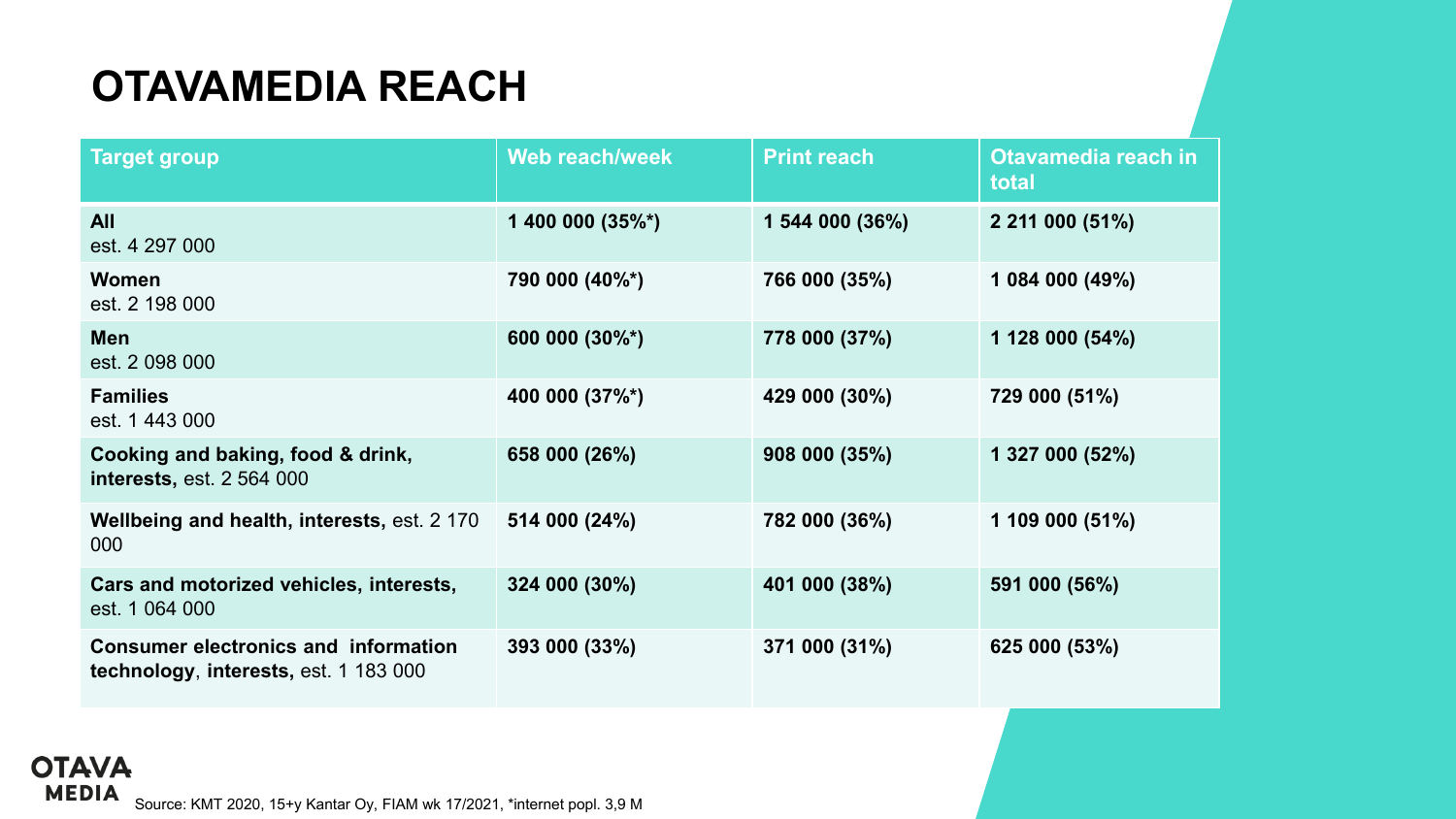## **Otavamedia network profile**







■ Mobile ■ Desktop ■ Tablet



 $\blacksquare$  Otavamedia network  $\blacksquare$  Population



■ Otavamedia network ■ Population



Source: FIAM, AudienceProject wk 17/2021, Otavamedia 1,4 M / wk and 2,5 M / 4 wks, Internet popl. 3,9 M

28%